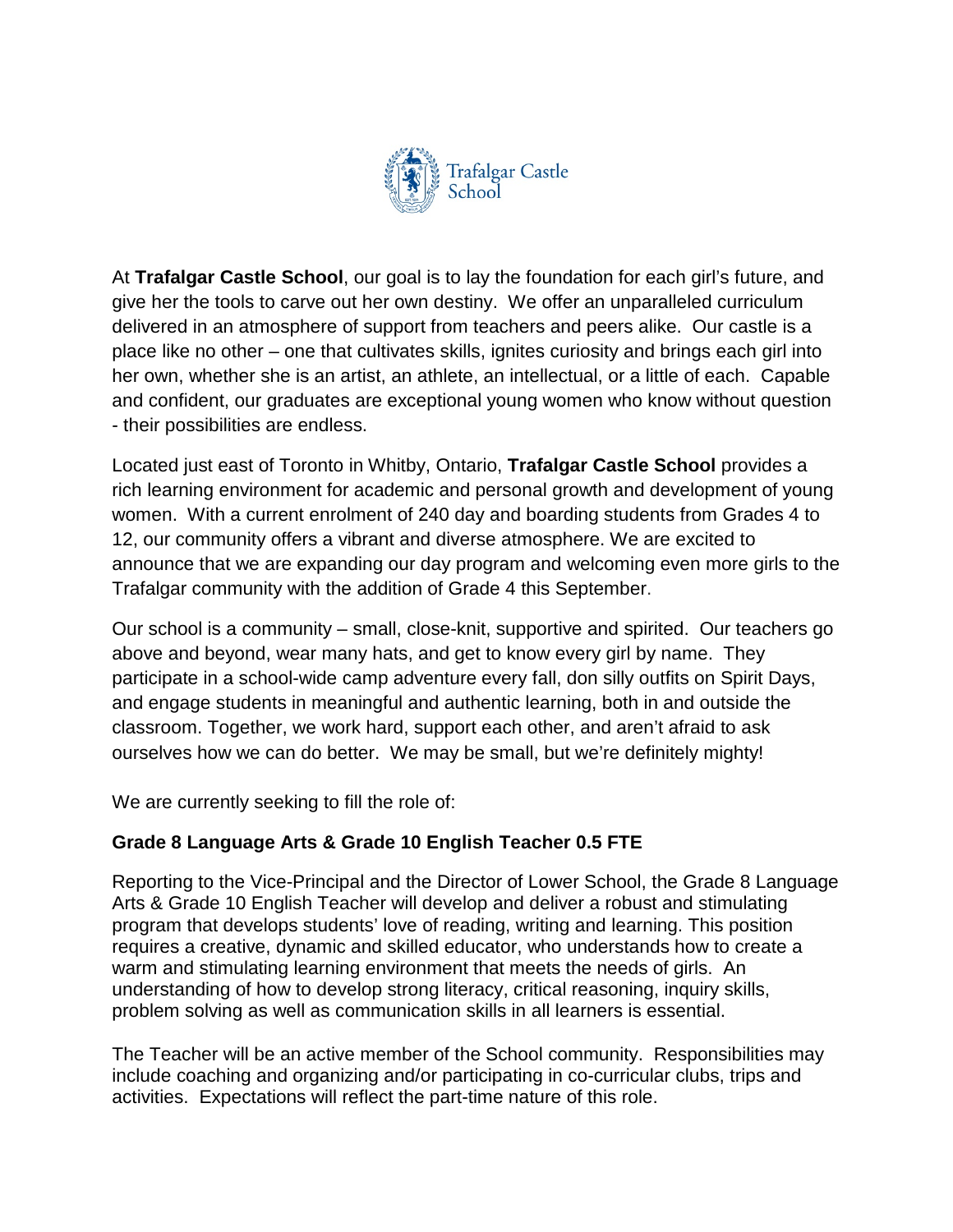## **RESPONSIBILITIES AND PERFORMANCE REQUIREMENTS**:

- Prepare course objectives, lesson plans and outlines according to an approved curriculum and Ministry guidelines.
- Teach students using a variety of instructional methods and strategies including collaborative groupings, discussions, presentations, inquiry based learning as well as effectively incorporating technology into the teaching program.
- Prepare, invigilate and correct tests and assignments
- Evaluate progress, determine individual needs of students and discuss results with parents and Lower School Leadership.
- Communicate regularly with students and parents.
- Participate in the Professional Development program, departmental meetings and other required activities.
- Commitment to co-curricular activities, coaching, and participation in the life of the School commensurate with a part-time role.
- Other duties may be assigned to support the School.

## **KNOWLEDGE, SKILLS AND ATTRIBUTES:**

- Demonstrated commitment to girls' education and knowledge of girls' developmental and educational needs.
- Excellent curriculum planning experience including course objectives, lesson plans and outlines for course of study according to an approved curriculum and Ministry guidelines; able to develop an exemplary program.
- Demonstrated ability to differentiate learning needs based on diagnostic assessment.
- Ability to use a wide variety of teaching and assessment strategies to meet the learning needs of all students, including English Language Learners.
- Demonstrated exploration and support of interdisciplinary and inquiry-based learning opportunities.
- Ability to effectively integrate technology to enhance learning: Google Suite and Apple Education Suite experience is an asset.
- Strong leadership, communication, teamwork and instructional skills.
- Excellent problem-solving, critical-thinking and decision-making skills.
- A record of encouraging, nurturing, and supporting students' joy of learning.
- Demonstrated willingness and ability to work and plan in close collaboration with colleagues.

## **EDUCATION AND EXPERIENCE:**

- Bachelor's Degree in Education is required.
- Must have Intermediate and Senior division qualifications in English.
- Must hold Certificate of Qualification with the OCT.
- Minimum of 3 years of Intermediate and/or Senior grades classroom teaching experience.
- Strong background in literacy teaching.
- Knowledge and experience with the Lucy Calkins Writing program an asset.